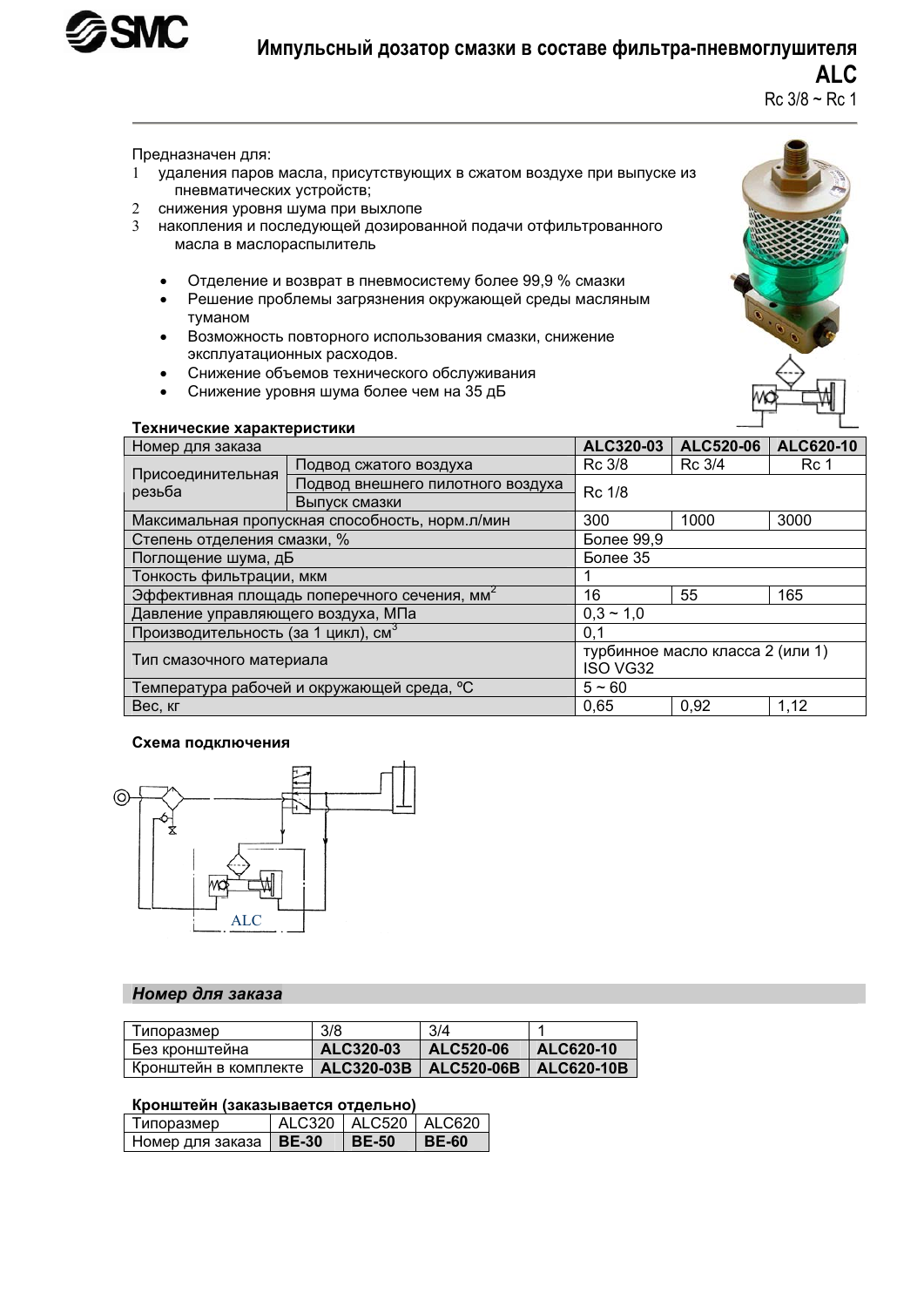

### Принцип действия

Устройство конструктивно представляет собой комбинацию из фильтра-пневмоглушителя и импульсного дозатора смазки и устанавливается на выхлопной порт пневмораспределителя. Воздух, смешанный с масляным туманом попадает в фильтр-маслоотделитель, где

разделяется на составляющие: чистый воздух и масло. Масло накапливается в резервуаре, а воздух через глушитель сбрасывается в атмосферу.

Накопленное масло, пройдя сквозь ячейки сетки, подается в нагнетательную камеру При подаче управляющего воздуха в пилотный порт поршень перемещается влево и выталкивает масло, находящееся в нагнетательной камере в порт выпуска смазки. Для изменения объема нагнетательной камеры (а соответственно и дозы смазки) в составе устройства имеется регулировочная рукоятка.